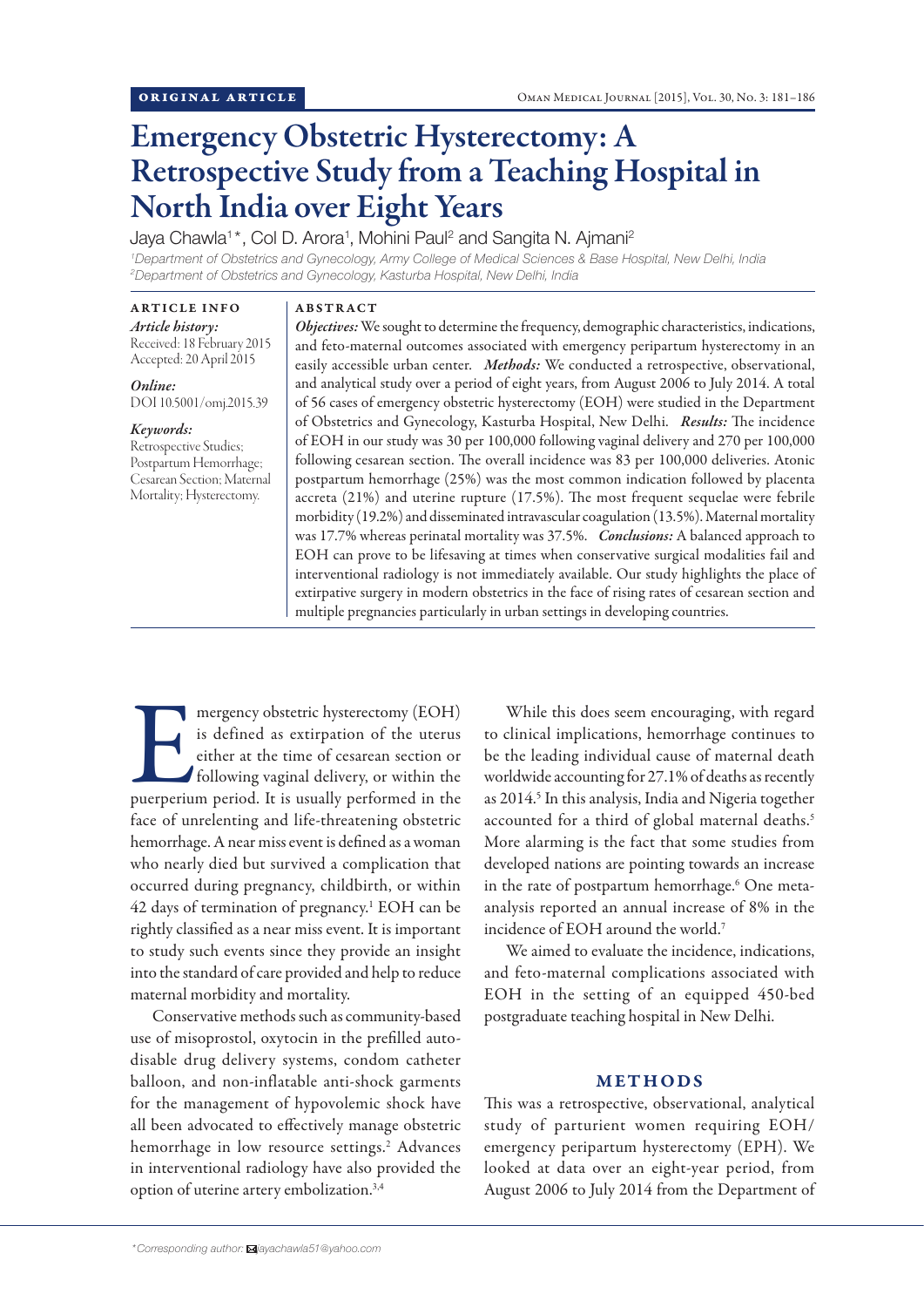Obstetrics and Gynecology, Kasturba Hospital, New Delhi, India.

EPH was defined as hysterectomy performed for hemorrhage unresponsive to other therapeutic interventions, at the time of cesarean section or vaginal delivery, or within puerperium. Inclusion criteria included all women who delivered in the hospital between August 2006 and July 2014 after 24 weeks of gestation, and who underwent hysterectomy for obstetric indications at the time of delivery or subsequently within the defined period of puerperium (42 days). All women who delivered outside the hospital and were referred for obstetric complications meriting a hysterectomy and fulfilling all the above conditions were also included in the study. Women who delivered before 24 weeks of gestation, undergoing hysterectomy for indications other than obstetric, or outside the stipulated time of 42 days post-delivery were excluded from the study. After collecting relevant data from the operation theatre records, each patients case record was scrutinized with regard to incidence, age, parity, antenatal high risk factors, indications, hysterectomy type, and complications, along with the ultimate fetomaternal outcome. Institutional ethical committee approval was obtained for the study.

## **RESULTS**

Out of 67,572 deliveries, the incidence of obstetric hysterectomy in our study was 0.030% (30 hysterectomies per 100,000 deliveries) following vaginal delivery, and 0.27% (270 hysterectomies per 100,000 deliveries) following cesarean section. The overall incidence was 0.083% (83 hysterectomies per 100,000 deliveries). Table 1 shows the association of cesarean section with EOH. The cesarean section rate during the study period was 17%.

The youngest woman to undergo hysterectomy was 20 years old and the oldest was aged 38 years. Women in the 20 to 30 year-old age group constituted over 70% of cases, and 82% of cases were multiparous [Table 2].

Of the 56 cases of EOH studied, 92% of deliveries were institutional where as 8% of patients delivered outside the hospital and were later referred for further management. Atony, morbidly adherent placenta, and uterine rupture were the three chief indications for the procedure[Table 3]. Atonic postpartum hemorrhage was the indication for EOH in 14 cases. Table 1: Incidence of emergency obstetric hysterectomies (EOH) following vaginal delivery and cesarean section.

|                         | Number<br>of<br>patients | <b>EOH</b> | Incidence<br>(% ) |
|-------------------------|--------------------------|------------|-------------------|
| Normal vaginal delivery | 52935                    | 16         | 0.030             |
| Cesarean section        | 14637                    | 40         | 0.270             |
| Total                   | 67572                    | 56         | 0.083             |

Atony was associated with previous cesarean in five cases, with sepsis, anemia or obstructed labor in three cases each, with a distended uterus as in multiple pregnancy or polyhydramnios in two cases each, and with placental causes in two cases.

Morbidly adherent placenta was the indication for EOH in 12 cases and was associated with one or more cesarean sections previously in 11 cases, previous curettage in four cases, placenta previa in three cases, and with a history of manual removal of the placenta and fibroid uterus in one case each. More than one factor was associated in many cases, for example, one woman had history of one prior cesarean and one prior curettage. In the index pregnancy, she had placenta previa and morbidly adherent placenta. Two other women had a history of one prior cesarean and one prior curettage. One of

| Table 2: Age and parity distribution of women |  |
|-----------------------------------------------|--|
| included in the study.                        |  |

| Age<br>(years)                                            | P <sub>1</sub>           | P <sub>2</sub>                 | P <sub>3</sub>          | Parity<br>P <sub>4</sub> | $\geq P$ 5                                     | <b>Total</b>        |
|-----------------------------------------------------------|--------------------------|--------------------------------|-------------------------|--------------------------|------------------------------------------------|---------------------|
| $20 - 25$<br>$25 - 30$<br>$30 - 35$<br>$35 - 40$<br>Total | 2<br>$\mathcal{O}$<br>10 | 10<br>4<br>2<br>$\Omega$<br>16 | 3<br>12<br>3<br>3<br>21 | 0<br>2<br>3<br>6         | $\left( \right)$<br>$\left( \right)$<br>2<br>3 | 20<br>20<br>9<br>56 |

Table 3: Indications of emergency obstetric hysterectomy in the study population.

| Indication                   | Number | Percentage<br>(%) |
|------------------------------|--------|-------------------|
| Atonic postpartum hemorrhage | 14     | 25.0              |
| Morbidly adherent placenta   | 12.    | 2.1.4             |
| Uterine rupture              | 10     | 17.9              |
| Abruptio placentae           | 9      | 16.1              |
| Placenta previa              | 5      | 8.9               |
| Other*                       | 6      | 10.7              |
| Total                        | 56     | 100.0             |

*\*Two cases of broad ligament hematoma; two cases of extensive extension of uterine scar; one case of fibroid uterus; and one case of sepsis.*

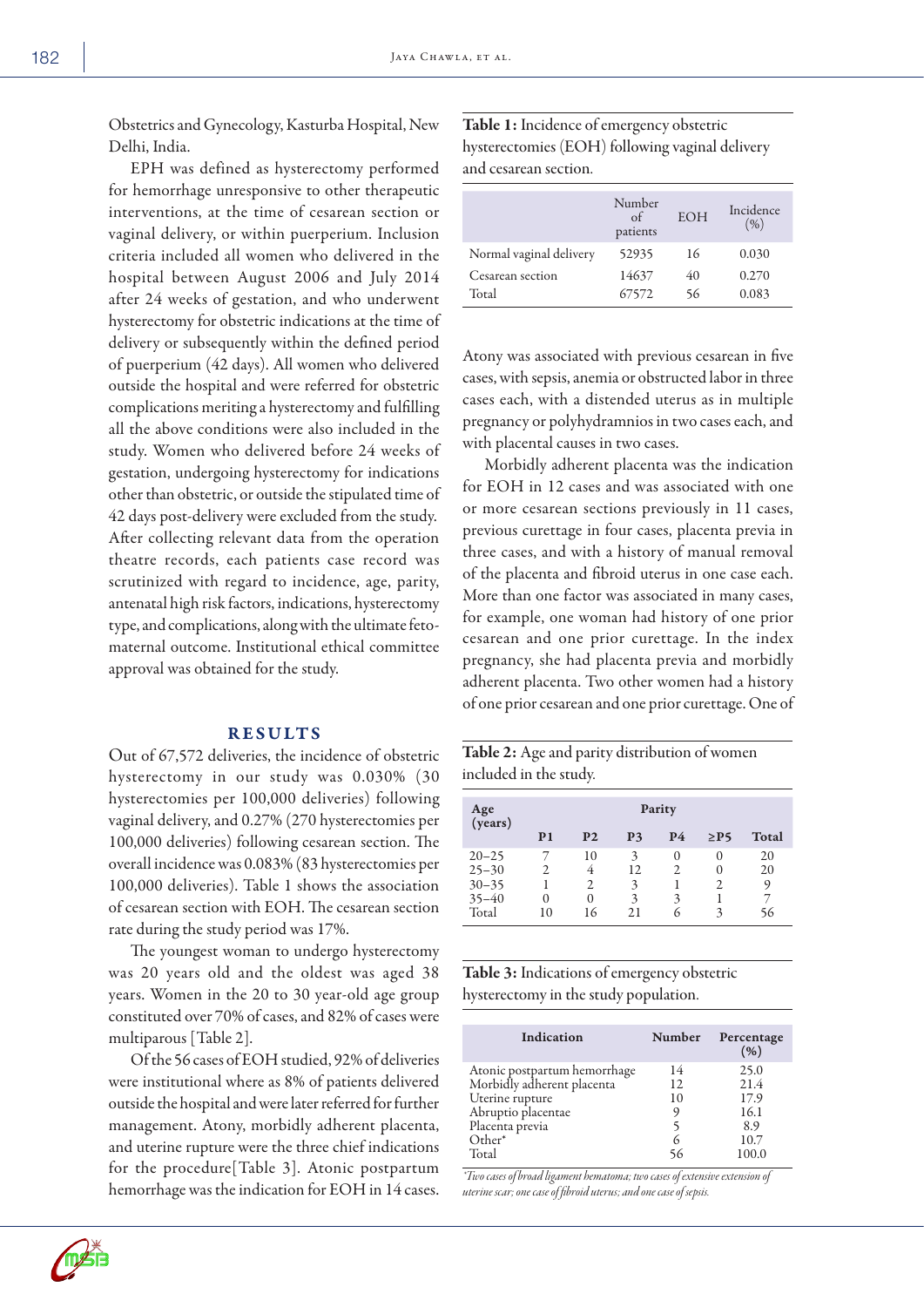| Complications         | Number | Percentage (%) |
|-----------------------|--------|----------------|
| Maternal              |        |                |
| Fever                 | 14     | 25.0           |
| Coagulopathy          | 7      | 12.5           |
| Wound sepsis          | 6      | 10.7           |
| Relaparotomy          | 2      | 3.6            |
| Need for vasopressors | 19     | 33.9           |
| <b>ICU</b> admission  | 20     | 35.7           |
| Mortality             | 10     | 17.9           |
| Fetal                 |        |                |
| NICU admission        | 10     | 17.9           |
| Mortality             | 16     | 28.6           |

Table 4: Feto-maternal complications (n=56).

| <b>Vasopressors</b> | Number | Percentage (%) |
|---------------------|--------|----------------|
| Single agent        | 13     | 23.2           |
| Multiple agent      | 6      | 10.7           |
| Total               | 19     | 33.9           |

our subjects had one earlier cesarean birth and had undergone curettage twice. A fourth woman had a history of one previous cesarean and had multiple fibroids (submucous and subserous) during her present pregnancy.

Uterine rupture led to hysterectomy in 10 instances. It was associated with previous cesarean in six cases and with grand multiparity, prolonged labor, sepsis and multifetal gestation in one case each.

Only 15% of cases underwent total hysterectomy in our study. In the remaining 85% sub-total hysterectomy was performed. Total hysterectomy was performed mainly for cases of low-lying placenta, adherent or otherwise, where removal of the cervix was considered mandatory for complete hemostasis.

Three cases (5.7%) were performed following manual removal of the placenta. Bilateral uterine and ovarian artery ligation was performed in eight cases (14.3%). B-Lynch sutures were applied in 10 cases (17.9%). Uterine packing or tamponade was employed in eight cases (14.3%). Cervical, vaginal, or paraurethral tears were stitched in three cases (5.7%).

Table 4 shows the incidence of feto-maternal complications vasopressor drugs. Nineteen cases experienced resistant hypotension and were managed with single or multiple agent vasopressor drugs as per intensive care unit (ICU) protocols [Table 5].

Dopamine was used as the first-line agent to manage shock. Adrenaline or noradrenaline infusion was added at the discretion of the anesthetist whenever required. Patients received transfusion of blood and blood products, as per requirement, ranging from one to 18 units, with an average of six units [Table 6]. Hospital stay ranged from six hours to 28 days. ICU stay ranged from 1.5 hours to six days. Nearly 18% of neonates were admitted to the neonatal intensive care unit (NICU). Neonatal mortality in this study was 28.5%.

## DISCUSSION

Storer performed the first cesarean hysterectomy in the United States in 1869.<sup>8</sup> Soon thereafter, Porro of Milan described the first cesarean hysterectomy in which the infant and mother survived. As a mark of honor, the procedure is frequently referred to as the Porro operation.<sup>8</sup>

Cesarean hysterectomy traditionally is classified as elective for the management of incidental diseases like cervical intraepithelial neoplasia (CIN), or for

| Indication                 | Number | Packed cell units<br>Total (average <sup>+</sup> ) | Fresh frozen plasma<br>units<br>Total (average <sup>+</sup> ) | Platelets units*<br>Total (average <sup>+</sup> ) |
|----------------------------|--------|----------------------------------------------------|---------------------------------------------------------------|---------------------------------------------------|
| Atony                      | 14     | 57(4.1)                                            | 42(3)                                                         |                                                   |
| Morbidly adherent placenta | 12     | 40(3.3)                                            | 28(2.3)                                                       |                                                   |
| Uterine rupture            | 10     | 29(2.9)                                            | 11(1.1)                                                       |                                                   |
| Abruptio                   | 9      | 38(4.2)                                            | 34(3.8)                                                       | 12(1.3)                                           |
| Placenta previa            | 5      | 15(3)                                              | 3(0.6)                                                        |                                                   |
| Other                      | 6      | 20(3.3)                                            | 12(2)                                                         |                                                   |
| Total                      | 56     | 199(3.5)                                           | 130(2.3)                                                      | 12(0.2)                                           |

## Table 6: Total transfusion of blood products.

*\*Only two patients of Abruptio placentae received platelet concentrates (six units each).*

*+Average number of units transfused per patient, for a given indication.*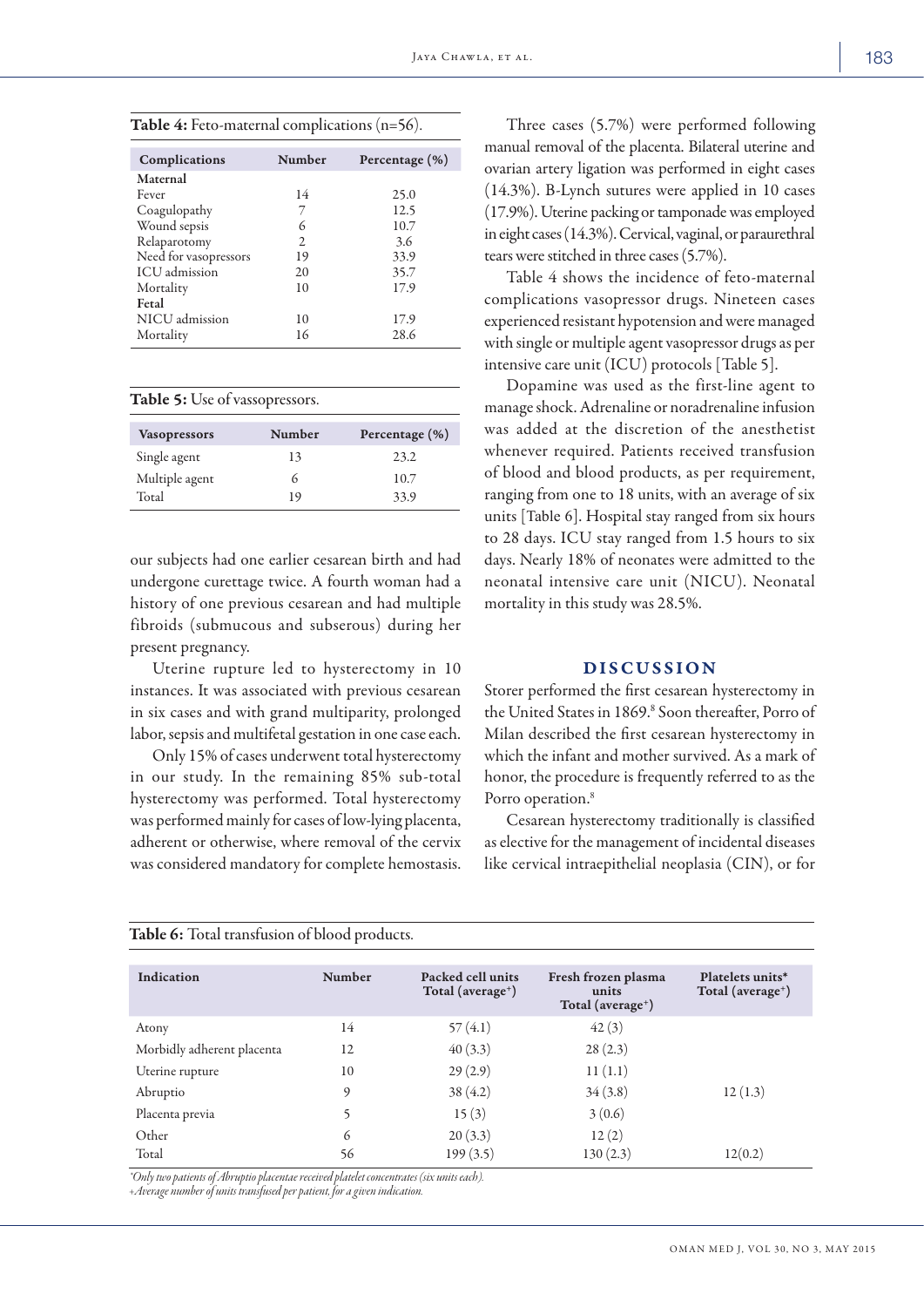the purpose of sterilization, and in cases of emergency to control intractable hemorrhage. With changes in practice in the light of modern evidence, the former two indications seem to have lost relevance. However, there has been an upsurge in cases of postpartum hemorrhage requiring hysterectomy<sup>9</sup> primarily due to the changed settings in which postpartum hemorrhage presents itself in modern obstetrics. Despite wider availability of contraceptives and abortion services, and reduced family size the world over, there has been a consistent rise in the rates of cesarean section attributable, in part, to patient preferences and medico-legal implications on medical fraternity. Additionally, advances in anesthesia, blood bank facilities, and intensive care back-up have made it a safer and painless alternative to labor. This has not only given rise to a surge in complications like abnormal placentation and uterine rupture, but also in the incidence of atonic postpartum hemorrhage. This is why EOH has become increasingly relevant in modern obstetric practice. An analysis of patient discharge notes in Canada has revealed a rise in the rate of postpartum hemorrhage necessitating hysterectomy.<sup>9</sup>

The incidence of EOH in our study was 0.08%, which is similar to that reported from Columbia<sup>10</sup>  $(0.08\%)$  and the US<sup>11</sup>  $(0.06\%)$ . It is considerably lower than that reported in Nigeria<sup>12</sup> (0.51%), China<sup>13</sup> (0.22%), Pakistan<sup>14</sup> (0.27%), and another study from India15 (0.52%). This can be attributed to the fact that our study looked at a centrally located urban center, which caters to a higher proportion of booked cases with institutional deliveries rather than referred cases.

The greater association of EOH with cesarean delivery compared to normal vaginal delivery in our study (0.27% vs. 0.026%) is similar to studies from China<sup>13</sup> (90.1% vs. 6.5%), Turkey<sup>16</sup> (0.078%) vs.  $0.016\%$ ), and another from India<sup>15</sup> (0.79% vs. 0.24%). This apparently obvious association has socially relevant implications. Improving general awareness regarding the long-term morbidity associated with cesarean sections can help reduce requests of 'section on demand' and may prove lifesaving for many women in the long run.

A very important observation was the prominent association of prior cesarean delivery with the three major indications of EOH. History of prior caesarean section was associated with atony in 41.6% of cases, with morbidly adherent placenta in 81% of cases, and with uterine rupture in 56% of cases. It may be prudent to emphasize here that morbidly adherent placenta was associated with a previous cesarean section in 36% of cases and with two previous cesareans in 45% of cases. Bateman et al,<sup>17</sup> also found that the rate of EOH for atony increased four-fold following repeat cesarean section, 2.5-fold following primary cesarean section, and 1.5-fold following primary vaginal delivery over a period of 14 years. There, in fact, seems much to be gained from reducing the primary cesarean rate in obstetric practice.

The most common indication of EOH in our study was uterine atony (25%) followed by morbidly adherent placenta (21%) and uterine rupture (17%). This reflects the situation in most developing countries where atony accounts for the majority of cases of EOH, but also shows a rising contribution of placental causes, which is replicating the trend in the developed world. Studies from other tertiary care centers in India,<sup>15</sup> the UK,<sup>18</sup> and Turkey<sup>16</sup> also revealed atonic postpartum hemorrhage to be the most common indication for EOH.

In our case, morbidly adherent placenta was the second most common indication for EOH. This was also the case in Turkey<sup>16</sup> and the UK<sup>18</sup>, contributing to 40% and 38% of cases, respectively.

A total of 17.3% of cases underwent hysterectomy for uterine rupture, 55% of these had a scarred uterus. Uterine rupture leads to EOH in 8% of cases in the UK,18 and close to 17% in Turkey, which is similar to our study. However, statistics reported from Nigeria gave figures of 93.2% for uterine rupture, 2.7% for atonic postpartum hemorrhage, 2.7% for puerperal sepsis, and 1.4% for morbidly adherent placenta. In Nigeria spiritual churches are a common first center for delivery. Prolonged labor, owing to late referral from these places is responsible for the high proportion of cases of uterine rupture.19 Korejo et al,<sup>14</sup> from Pakistan, recently reported that 47.1% of cases were the result of uterine rupture, 28.9% from atony, and 17.4% from placental causes. Of all the cases of uterine rupture, 74% had an unscarred uterus.

Eight percent of atony cases and 11% of uterine rupture cases were associated with multiple gestation in our study. A study from the US concluded that higher-order births are associated with a 24-fold increase in the incidence of emergency hysterectomy. Uterine distension, use of tocolysis to avert preterm

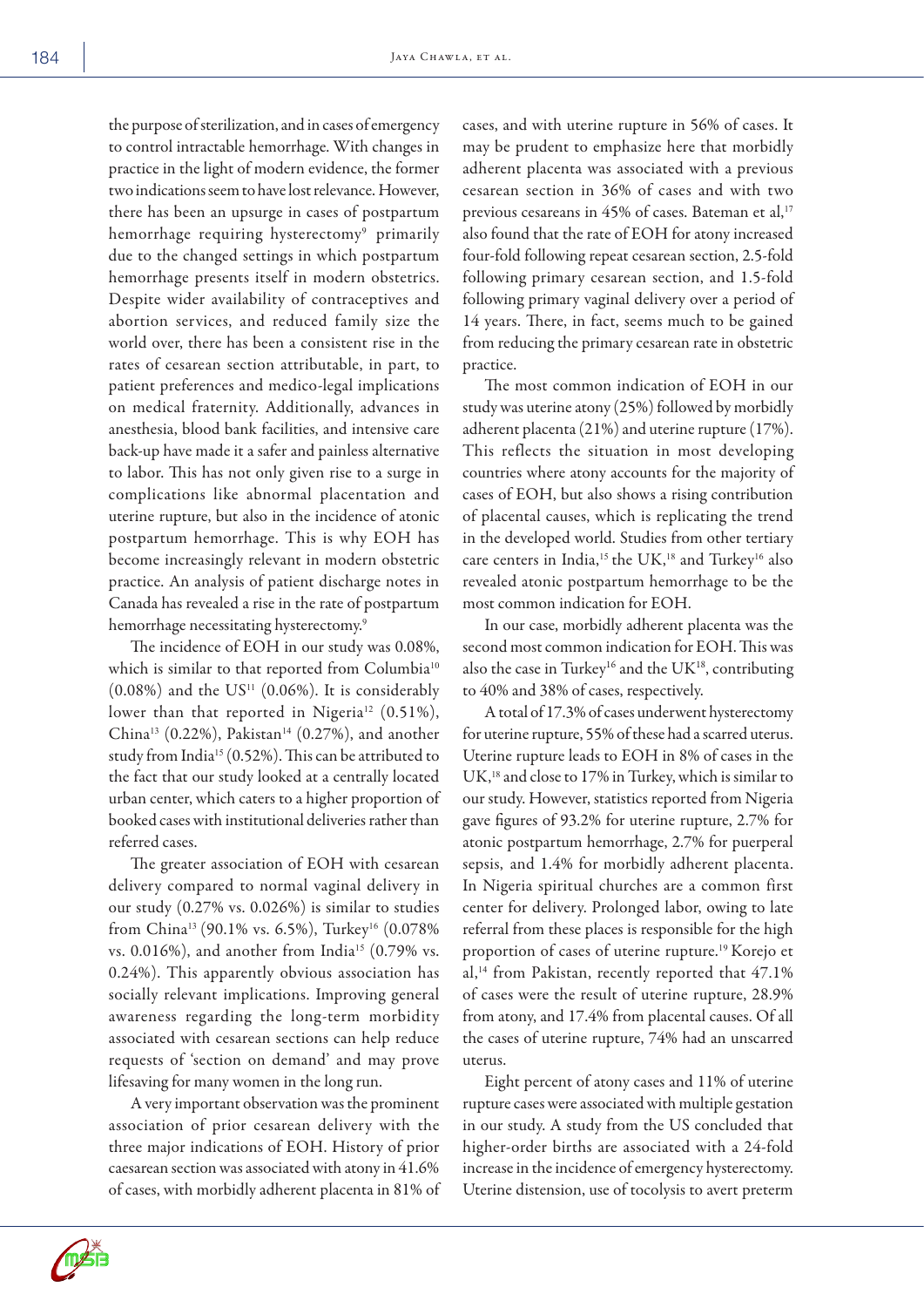labor, and placental causes have been postulated to be responsible for this increase.<sup>20</sup> Walker et al,<sup>21</sup> from Canada have also reported a similar association. However, a study by Bodelon et al,<sup>11</sup> did not find a positive correlation.

In China, over half the cases operated needed intensive care.13 In our study, approximately 36% of parturients and 18% of neonates were admitted into the ICU. Vasopressors were needed for resuscitation in 26.2% cases in China<sup>13</sup>, which was close to our result of 33.9%.

Barring the need for vasopressors, intra- or postoperatively, febrile morbidity was the most common complication in our study and others.13,15

Complication due to coagulopathy was variable (6% to 37%) in all case of EOH in various publications: 12.5% of our cases experienced disseminated intravascular coagulation DIC.

Almost one fifth of cases (19.6%) underwent a reexploration and further surgery to arrest hemorrhage in one study from the UK18and 12.5% of cases in a study from Hong Kong.22 In our study, the incidence was 3.6%. Damage to the urinary tract was one of the chief indications for re-exploration in a study from the UK where injury to the ureter or bladder was more commonly encountered in cases of morbidly adherent placenta (38%). The lesser need for repeat surgery in our study could be attributed to the fact that we had no cases of urinary tract injury or fistula formation. Incidence of urinary tract injury in studies from the UK<sup>18</sup>, Nigeria<sup>19</sup>, China<sup>13</sup>, and another center from India15 were 12.2%, 3.6%, 4.1%, and 7.93%, respectively. This difference can be explained by the fact that 85% of our patients underwent a subtotal procedure. Many reports and guidelines have advocated the preference for subtotal hysterectomy over total hysterectomy since it offers the advantage of less blood loss, fewer instances of damage to the urinary tract, and takes less time to complete in the face of hemodynamic compromise/instability.23,24 However, in cases of morbidly adherent placenta total hysterectomy may prove more beneficial as removal of the cervix leads to better hemostasis.25 In our study, eight cases underwent total hysterectomy. Seven of these cases were those of morbidly adherent, low lying placenta and one case was of uterine rupture.

Maternal mortality in our series is towards the higher end of the range when compared to other countries. The figures from different parts of the

world range from 7% to 17%. We reported a slightly higher value of 17.9%. This could probably be explained by the fact that many other studies from single centers have less total deliveries per year. We have reported from a pool of 67,572 child births whereas many other single center studies have reported on fewer number of subjects (e.g. 31,767<sup>15</sup> and 44,61214).

Our study had a few limitations, including data collection from a single center. Options like internal iliac ligation may in some cases remove the need for hysterectomy. Nevertheless, the strength is that we have reported the facts in the setting of a rapidly developing country with easy hospital access, booked cases, and institutional deliveries.

## **CONCLUSION**

EOH is a necessary evil in obstetrics. Although it curtails the future child bearing potential of the woman, in many cases it saves the life of the mother. Most of its morbidity is attributable to its indications and underlying disorders rather than to the procedure itself. Training postgraduate trainees in this rare skill can prove lifesaving in situations where expertise or facilities for newer modalities of management, such as uterine artery embolization, do not exist, or fail. Rising rates of cesarean section and multiple pregnancies are bound to increase the incidence of EOH in the future.

#### *Disclosure*

The authors declared no conflict of interests.

#### *Acknowledgements*

We would like to thank the Medical Records Section for their cooperation in the conduct of this study.

#### references

- 1. Say L, Souza JP, Pattinson RC. Maternal near miss towards a standard tool for monitoring quality of maternal health care. Best Pract Res Clin Obstet Gynaecol 2009 Jun;23(3):287-296.
- 2. Miller S, Lester F, Hensleigh P. Prevention and treatment of postpartum hemorrhage: new advances for lowresource settings. J Midwifery Womens Health 2004 Jul-Aug;49(4):283-292.
- 3. Singhal S, Singh A, Raghunandan C, Gupta U, Dutt S. Uterine artery embolization: exploring new dimensions in obstetric emergencies. Oman Med J 2014 May;29(3):217- 219.
- 4. Varghese S, Gokulam N. Al- Abri S. Uterine Artery Embolization in Postpartum Hemorrhage: A Case Report. Oman Med J 2012 Jul;27(2).
- 5. Say L, Chou D, Gemmill A, Tunçalp Ö, Moller AB, Daniels J, et al. Global causes of maternal death: a WHO systematic